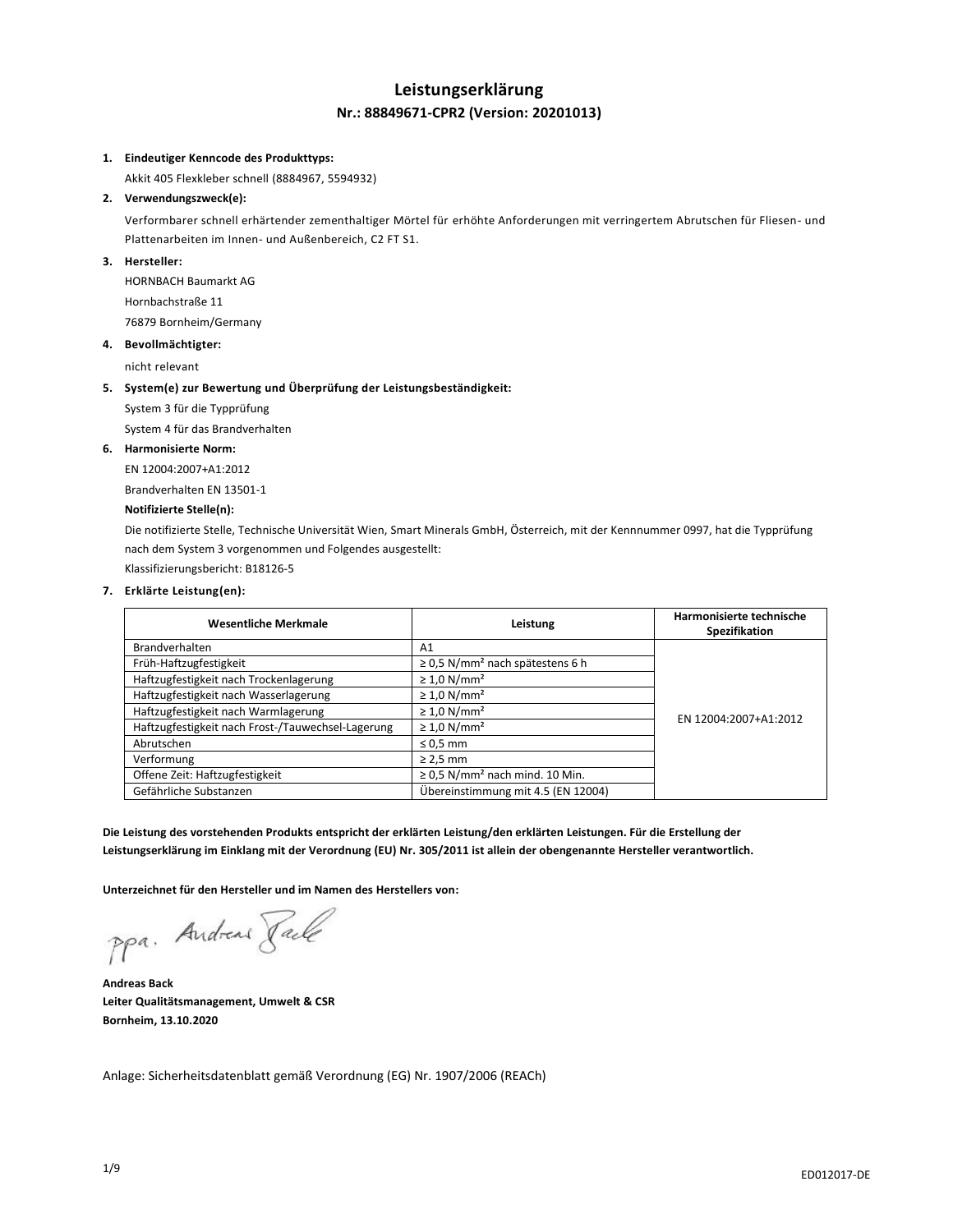# **Declaration of Performance No 88849671-CPR2 (Version: 20201013)**

#### **1. Unique identification code of the product-type:**

Akkit 405 Flexible adhesive rapid (8884967, 5594932)

## **2. Intended use/es:**

High-performance, deformable, fast setting cementitious adhesive with reduced slipping, for ceramic tiles and stone material in indoor and outdoor areas, C2 FT S1.

# **3. Manufacturer:**

HORNBACH Baumarkt AG Hornbachstraße 11 76879 Bornheim/Germany

#### **4. Authorised representative:**

not relevant

#### **5. System/s of AVCP:**

System 3 for the type test

System 4 for reaction to fire

#### **6. Harmonised standard:**

EN 12004:2007+A1:2012

Reaction to fire EN 13501-1

# **Notified body/ies:**

The notified body, Technical University of Vienna, Smart Minerals GmbH, carrying identification number 0997, has performed the type test following system 3 and issued the following:

classification report: B18126-5

# **7. Declared performance/s:**

| <b>Essential characteristics</b>                            | Performance                                         | Harmonised technical specification |
|-------------------------------------------------------------|-----------------------------------------------------|------------------------------------|
| Reaction to fire                                            | A <sub>1</sub>                                      |                                    |
| Early tensile adhesion strength                             | $\geq$ 0.5 N/mm <sup>2</sup> after no more than 6 h |                                    |
| Tensile adhesion strength after dry storage                 | $\geq 1.0$ N/mm <sup>2</sup>                        |                                    |
| Tensile adhesion strength after water storage               | $\geq 1.0$ N/mm <sup>2</sup>                        |                                    |
| Tensile adhesion strength after warm storage                | $\geq 1.0$ N/mm <sup>2</sup>                        | EN 12004:2007+A1:2012              |
| Tensile adhesion strength after frost / thaw storage cycles | $\geq 1.0$ N/mm <sup>2</sup>                        |                                    |
| Slipping                                                    | $\leq 0.5$ mm                                       |                                    |
| Deformation                                                 | $\geq$ 2.5 mm                                       |                                    |
| Open time: Tensile adhesion strength                        | $\geq$ 0.5 N/mm <sup>2</sup> after at least 10 min  |                                    |
| Harmful substances                                          | Conformity with 4.5 (EN 12004)                      |                                    |

**The performance of the product identified above is in conformity with the set of declared performance/s. This declaration of performance is issued, in accordance with Regulation (EU) No 305/2011, under the sole responsibility of the manufacturer identified above.**

**Signed for and on behalf of the manufacturer by:**

ppa. Andreas Paule

**Andreas Back Head of Quality Assurance, Environmental Issues & CSR At Bornheim on 13.10.2020**

Appendix: Material safety data sheet according to regulation (EG) no. 1907/2006 (REACh)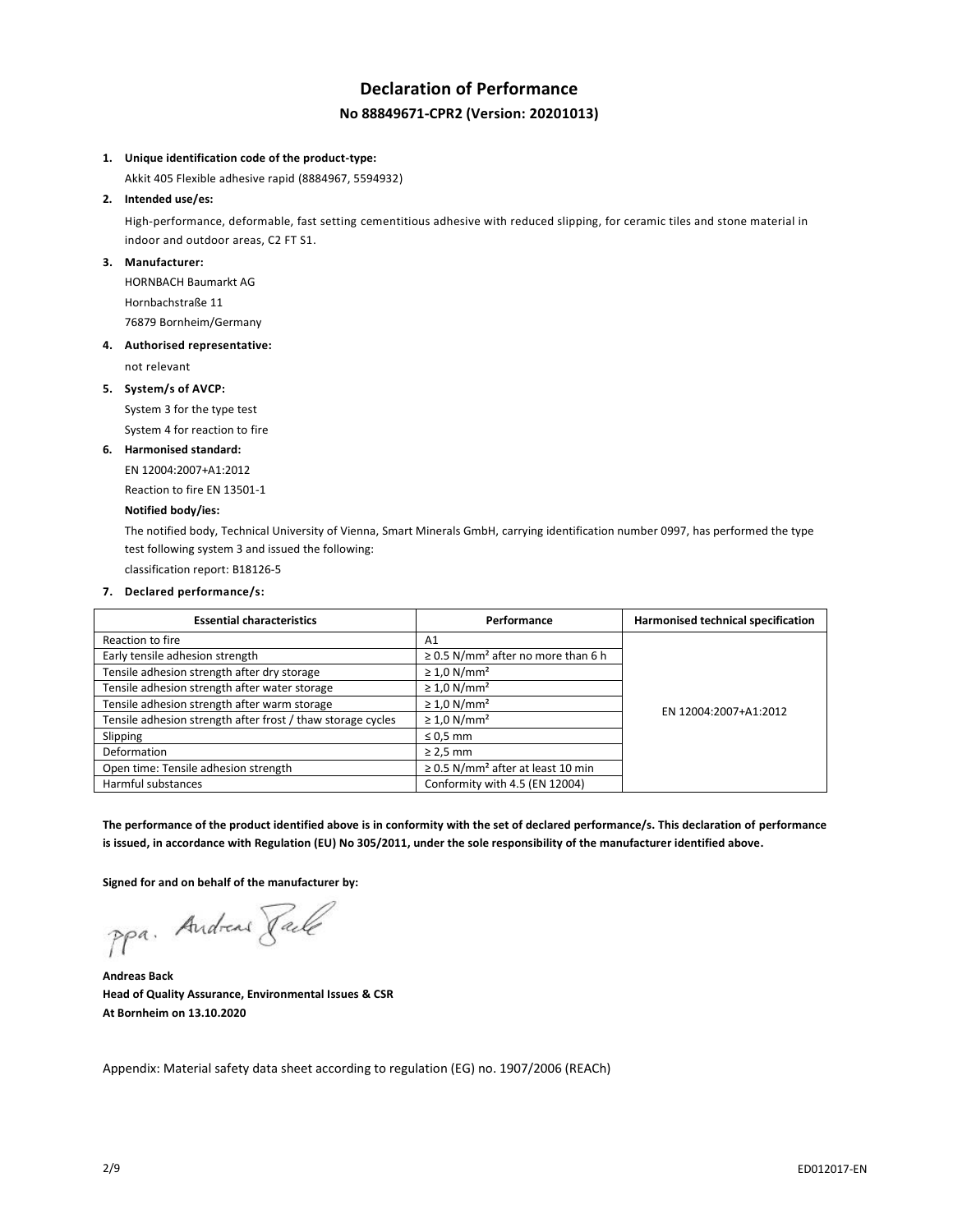# **Déclaration des Performances N <sup>o</sup> 88849671-CPR2 (Version 20201013)**

## **1. Code d'identification unique du produit type :**

Akkit 405 Mortier-colle Flex rapide (8884967, 5594932)

# **2. Usage(s) prévu(s) :**

Mortier malléable à base de ciment, à prise rapide, pour exigences supérieures avec glissement réduit pour la pose de carrela ges et de dalles à l'extérieur et l'intérieur, C2 FT S1.

# **3. Fabricant :**

HORNBACH Baumarkt AG Hornbachstraße 11 76879 Bornheim/Germany

#### **4. Mandataire :**

non pertinent

#### **5. Système(s) d'évaluation et de vérification de la constance des performances :**

Système 3 pour le contrôle de type

Système 4 pour le comportement au feu

# **6. Norme harmonisée :**

EN 12004:2007+A1:2012

Comportement au feu EN 13501-1

# **Organisme(s) notifié(s) :**

L'institut agréé, Technische Universität Wien (Ecole polytechnique de Vienne), Smart Minerals GmbH, portant le numéro d'identification 0997, a effectué le contrôle de type selon le système 3 et a établi ce qui suit :

rapport de classification : B18126-5

**7. Performance(s) déclarées :**

| Caractéristiques essentielles                                               | Performance                                    | Spécifications techniques<br>harmonisées |
|-----------------------------------------------------------------------------|------------------------------------------------|------------------------------------------|
| Comportement au feu                                                         | A <sub>1</sub>                                 |                                          |
| Résistance à l'arrachement précoce                                          | $\geq$ 0.5 N/mm <sup>2</sup> au bout de 6 h au |                                          |
|                                                                             | plus tard                                      |                                          |
| Résistance à l'arrachement après stockage au sec                            | $\geq 1.0$ N/mm <sup>2</sup>                   |                                          |
| Résistance à l'arrachement après stockage en milieu humide                  | $\geq 1.0$ N/mm <sup>2</sup>                   |                                          |
| Résistance à l'arrachement après stockage en milieu chaud                   | $\geq 1.0$ N/mm <sup>2</sup>                   | EN 12004:2007+A1:2012                    |
| Résistance à l'arrachement après stockage exposé aux cycles de gel et dégel | $\geq 1.0$ N/mm <sup>2</sup>                   |                                          |
| Glissement                                                                  | $\leq 0.5$ mm                                  |                                          |
| Déformation                                                                 | $\geq$ 2,5 mm                                  |                                          |
|                                                                             | $\geq$ 0,5 N/mm <sup>2</sup> au bout de        |                                          |
| Temps ouvert : Résistance à l'arrachement                                   | 10 minutes minimum                             |                                          |
| Substances dangereuses                                                      | Conforme à 4.5 (EN 12004)                      |                                          |

**Les performances du produit identifié ci-dessus sont conformes aux performances déclarées. Conformément au règlement (UE) n <sup>o</sup> 305/2011, la présente déclaration des performances est établie sous la seule responsabilité du fabricant mentionné ci-dessus.**

**Signé pour le fabricant et en son nom par :**

ppa. Andreas Paule

**Andreas Back Directeur Management de la qualité & CSR À Bornheim, le 13.10.2020**

Annexe : Fiche technique de sécurité conformément au Règlement (UE) n° 1907/2006 (REACh)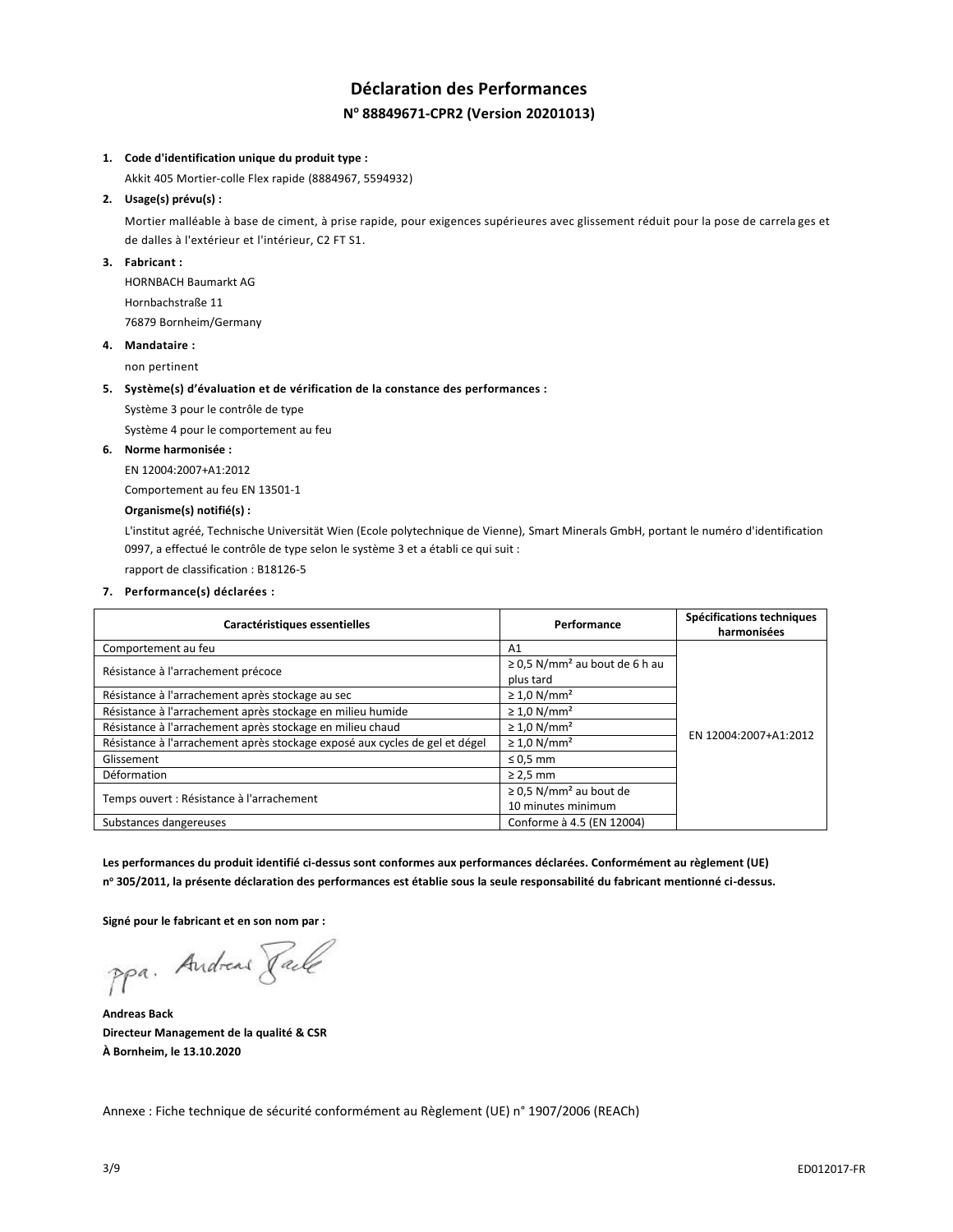# **Dichiarazione di Prestazione N. 88849671-CPR2 (Versione 20201013)**

#### **1. Codice di identificazione unico del prodotto-tipo:**

Akkit 405 Adesivo Flex rapido (8884967, 5594932)

# **2. Usi previsti:**

Malta a base di cemento deformabile e a indurimento rapido per esigenze elevate con ridotto scivolamento per lavorazione con piastrelle e mattonelle in ambienti interno ed esterno, C2 FT S1.

# **3. Fabbricante:**

HORNBACH Baumarkt AG Hornbachstraße 11 76879 Bornheim/Germany

# **4. Mandatario:**

non rilevante

#### **5. Sistemi di VVCP:**

Sistema 3 per la prova di tipo

Sistema 4 per il comportamento antincendio

# **6. Norma armonizzata:**

EN 12004:2007+A1:2012

Reazione al fuoco EN 13501-1

# **Organismi notificati:**

L'ente di notifica, l'università tecnica di Vienna, Smart Minerals GmbH, con il codice identificativo 0997 ha realizzato la prova di tipo secondo il sistema 3 e il seguente:

rapporto di classificazione: B18126-5

# **7. Prestazioni dichiarate:**

| Caratteristiche essenziali                              | Prestazioni                                      | Specifiche tecniche armonizzate |
|---------------------------------------------------------|--------------------------------------------------|---------------------------------|
| Reazione al fuoco                                       | A1                                               |                                 |
| Resistenza alla trazione adesiva precoce                | $\geq$ 0,5 N/mm <sup>2</sup> dopo max. 6 h       |                                 |
| Resistenza alla trazione adesiva dopo deposito secco    | $\geq 1.0$ N/mm <sup>2</sup>                     |                                 |
| Resistenza alla trazione adesiva dopo imbibizione       | $\geq 1.0$ N/mm <sup>2</sup>                     |                                 |
| Resistenza alla trazione adesiva dopo cottura           | $\geq 1.0$ N/mm <sup>2</sup>                     |                                 |
| Resistenza alla trazione adesiva dopo conservazione con | $\geq 1.0$ N/mm <sup>2</sup>                     | EN 12004:2007+A1:2012           |
| alternanza di gelo e disgelo                            |                                                  |                                 |
| Scivolamento                                            | $\leq 0.5$ mm                                    |                                 |
| Deformazione                                            | $\geq$ 2,5 mm                                    |                                 |
| Tempo d'apertura: resistenza alla trazione adesiva      | $\geq$ 0.5 N/mm <sup>2</sup> dopo almeno 10 min. |                                 |
| Sostanze pericolose                                     | Accordo con 4.5 (EN 12004)                       |                                 |

**La prestazione del prodotto sopra identificato è conforme all'insieme delle prestazioni dichiarate. La presente dichiarazione di responsabilità viene emessa, in conformità al regolamento (UE) n. 305/2011, sotto la sola responsabilità del fabbricante sopra identificato.**

**Firmato a nome e per conto del fabbricante da:**

ppa. Andreas Paule

**Andreas Back Responsabile Qualità & CSR In Bornheim addì 13.10.2020**

Allegato: Scheda di dati in materia di sicurezza conformemente al regolamento (CE) n. 1907/2006 (REACh)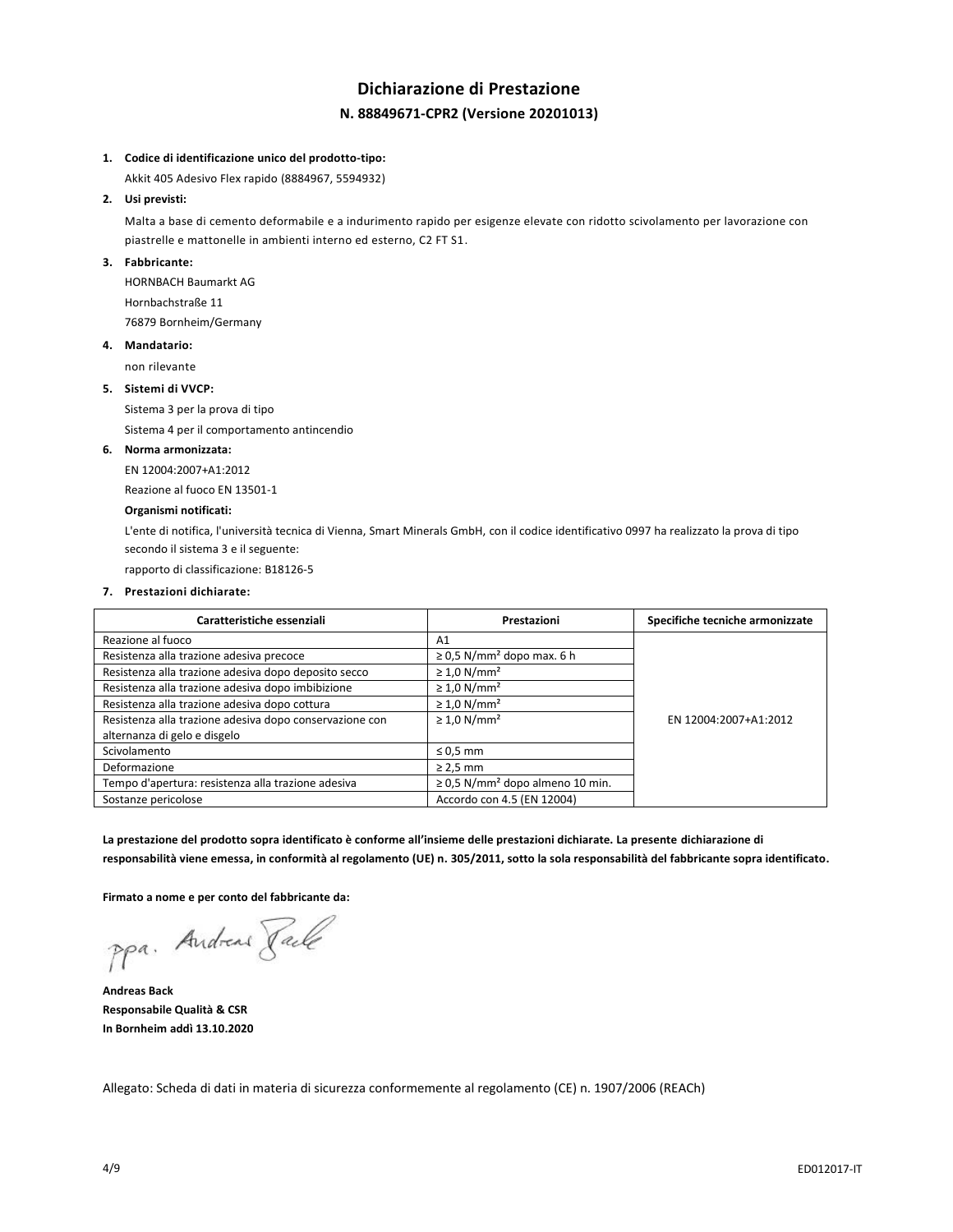# **Prestatieverklaring Nr. 88849671-CPR2 (Versie 20201013)**

## **1. Unieke identificatiecode van het producttype:**

Akkit 405 Sneldrogende flexibele lijm (8884967, 5594932)

#### **2. Beoogd(e) gebruik(en):**

Vervormbare, snel uithardende cementhoudende mortel voor verhoogde eisen met verminderde uitzakking, voor het verlijmen van tegels en platen binnen- en buitenshuis, C2 FT S1.

# **3. Fabrikant:**

HORNBACH Baumarkt AG Hornbachstraße 11 76879 Bornheim/Germany

# **4. Gemachtigde:**

niet relevant

#### **5. Het system of de systemen voor de beoordeling en verificatie van de prestatiebestendigheid:**

Systeem 3 voor de typetest

Systeem 4 voor het brandgedrag

#### **6. Geharmoniseerde norm:**

EN 12004:2007+A1:2012

Brandgedrag EN 13501-1

# **Aangemelde instantie(s):**

De aangemelde instantie, de Technische Universität Wien, Smart Minerals GmbH, met het identificatienummer 0997 heeft de typetest volgens het systeem 3 uitgevoerd en het volgende verstrekt:

classificatie rapport: B18126-5

#### **7. Aangegeven prestatie(s):**

| Essentiële kenmerken                                | Vermogen                                        | Geharmoniseerde<br>technische specificatie |
|-----------------------------------------------------|-------------------------------------------------|--------------------------------------------|
| Brandgedrag                                         | A1                                              |                                            |
| Vroege hechttreksterkte                             | $\geq$ 0.5 N/mm <sup>2</sup> uiterlijk na 6 uur |                                            |
| Hechttreksterkte na droge opslag                    | $\geq 1.0$ N/mm <sup>2</sup>                    |                                            |
| Hechttreksterkte na natte opslag                    | $\geq 1.0$ N/mm <sup>2</sup>                    |                                            |
| Hechttreksterkte na warme opslag                    | $\geq 1.0$ N/mm <sup>2</sup>                    |                                            |
| Hechttreksterkte na opslag bij vorst-/dooiwisseling | $\geq 1.0$ N/mm <sup>2</sup>                    | EN 12004:2007+A1:2012                      |
| Wegglijden                                          | $\leq 0.5$ mm                                   |                                            |
| Vervorming                                          | $\geq$ 2,5 mm                                   |                                            |
| Open tijd: Hechttreksterkte                         | $\geq$ 0.5 N/mm <sup>2</sup> na minstens 10 min |                                            |
| Gevaarlijke substanties                             | In overeenstemming met 4.5<br>(EN 12004)        |                                            |

**De prestaties van het hierboven omschreven product zijn conform de aangegeven prestaties. Deze prestatieverklaring wordt in overeenstemming met Verordening (EU) nr. 305/2011 onder de exclusieve verantwoordelijkheid van de hierboven vermelde fabrikant verstrekt.**

**Ondertekend voor en namens de fabrikant door:**

ppa. Andreas Jack

**Andreas Back hoofd Kwaliteitsmanagement & CSR Te Bornheim op 13.10.2020**

Bijlage: Veiligheidsinformatieblad volgens de verordening (EG) nr. 1907/2006 (REACh)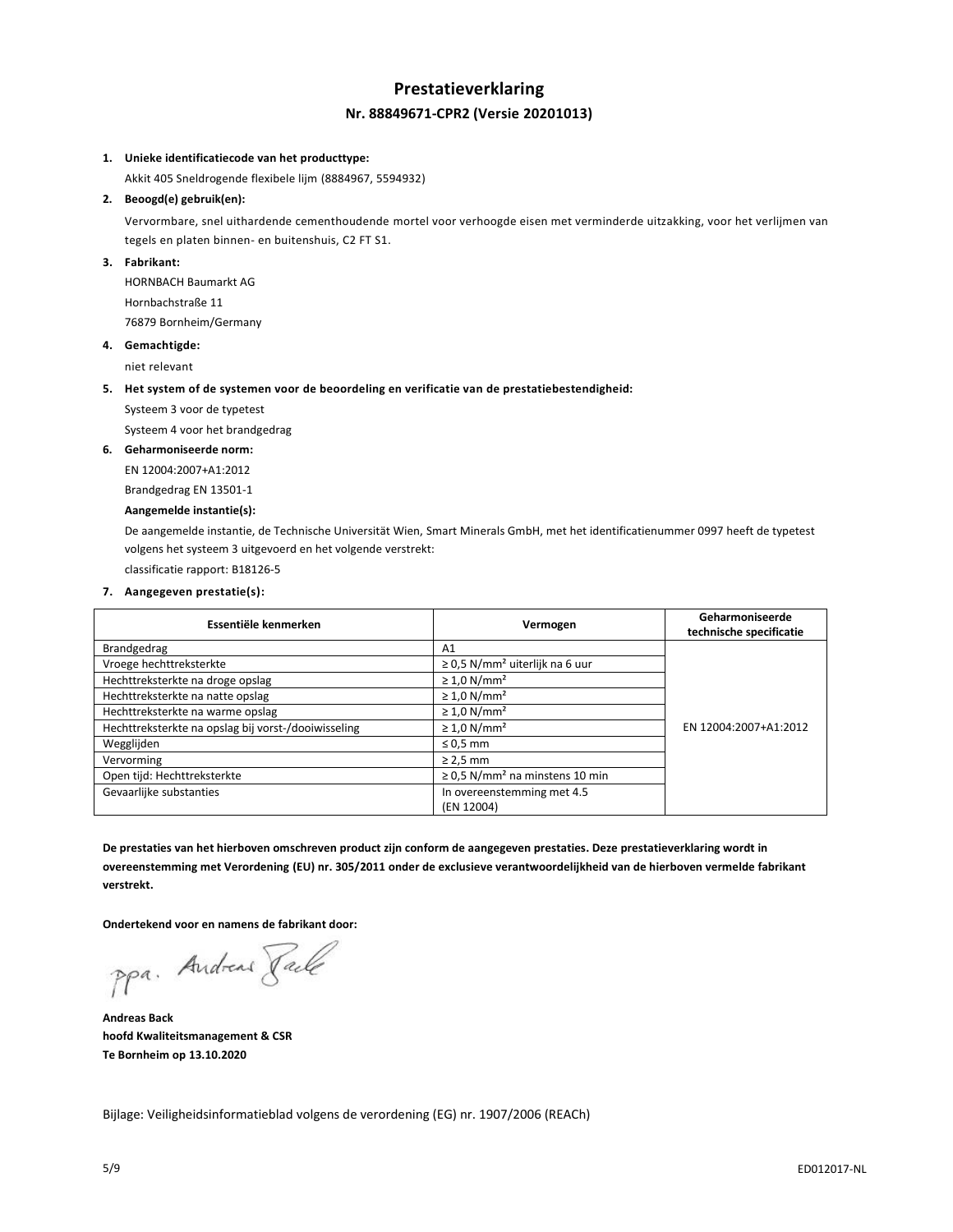# **Prestandadeklaration Nr 88849671-CPR2 (Version 20201013)**

## **1. Produkttypens unika identifikationskod:**

Akkit 405 Snabb Flexlim (8884967, 5594932)

# **2. Avsedd användning/avsedda användningar:**

Formbar snabbt härdande cementhaltigt murbruk för högre krav med mindre glidrisk för arbeten med golvplattor och kakel för inom- och utomhusbruk, C2 FT S1.

# **3. Tillverkare:**

HORNBACH Baumarkt AG Hornbachstraße 11 76879 Bornheim/Germany

#### **4. Tillverkarens representant:**

ej relevant

#### **5. System för bedömning och fortlöpande kontroll av prestanda:**

System 3 för typprovning

System 4 för förhållningssätt vid brand

#### **6. Harmoniserad standard:**

EN 12004:2007+A1:2012

Förhållningssätt vid brand EN 13501-1

# **Anmält/anmälda organ:**

Det officiella certifieringsorganet, Tekniska Universitetet i Wien, Smart Minerals GmbH, med ID-nummer 0997 har utfört typprovningen enligt system 3 och har utställt följande:

klassificeringsrapport: B18126-5

#### **7. Angiven prestanda:**

| Väsentliga kännetecken                                        | Prestanda                                       | <b>Harmoniserad teknisk</b><br>specifikation |
|---------------------------------------------------------------|-------------------------------------------------|----------------------------------------------|
| Förhållningssätt vid brand                                    | A1                                              |                                              |
| Tidig häftdraghållfasthet                                     | $\geq$ 0.5 N/mm <sup>2</sup> senast efter 6 h   |                                              |
| Häftdraghållfasthet efter torrlagring                         | $\geq 1.0$ N/mm <sup>2</sup>                    |                                              |
| Häftdraghållfasthet efter lagring i vatten                    | $\geq 1.0$ N/mm <sup>2</sup>                    |                                              |
| Häftdraghållfasthet efter varmlagring                         | $\geq 1.0$ N/mm <sup>2</sup>                    | EN 12004:2007+A1:2012                        |
| Häftdraghållfasthet efter lagring vid omväxlande frost och tö | $\geq 1.0$ N/mm <sup>2</sup>                    |                                              |
| glida av                                                      | $\leq 0.5$ mm                                   |                                              |
| Deformering                                                   | $\geq$ 2,5 mm                                   |                                              |
| Oppentid: Häftdraghållfasthet                                 | $\geq$ 0.5 N/mm <sup>2</sup> efter minst 10 min |                                              |
| Farliga substanser                                            | Överensstämmelse med 4.5 (EN 12004)             |                                              |

**Prestandan för ovanstående produkt överensstämmer med den angivna prestandan. Denna prestandadeklaration har utfärdats i enlighet med förordning (EU) nr 305/2011 på eget ansvar av den tillverkare som anges ovan.**

**Undertecknad på tillverkarens vägnar av:**

ppa. Andreas Face

**Andreas Back ledare för kvalitetsmanagement & CSR Bornheim den 13.10.2020**

Bilaga: Säkerhetsdatablad enligt förordning (EG) nr 1907/2006 (REACh)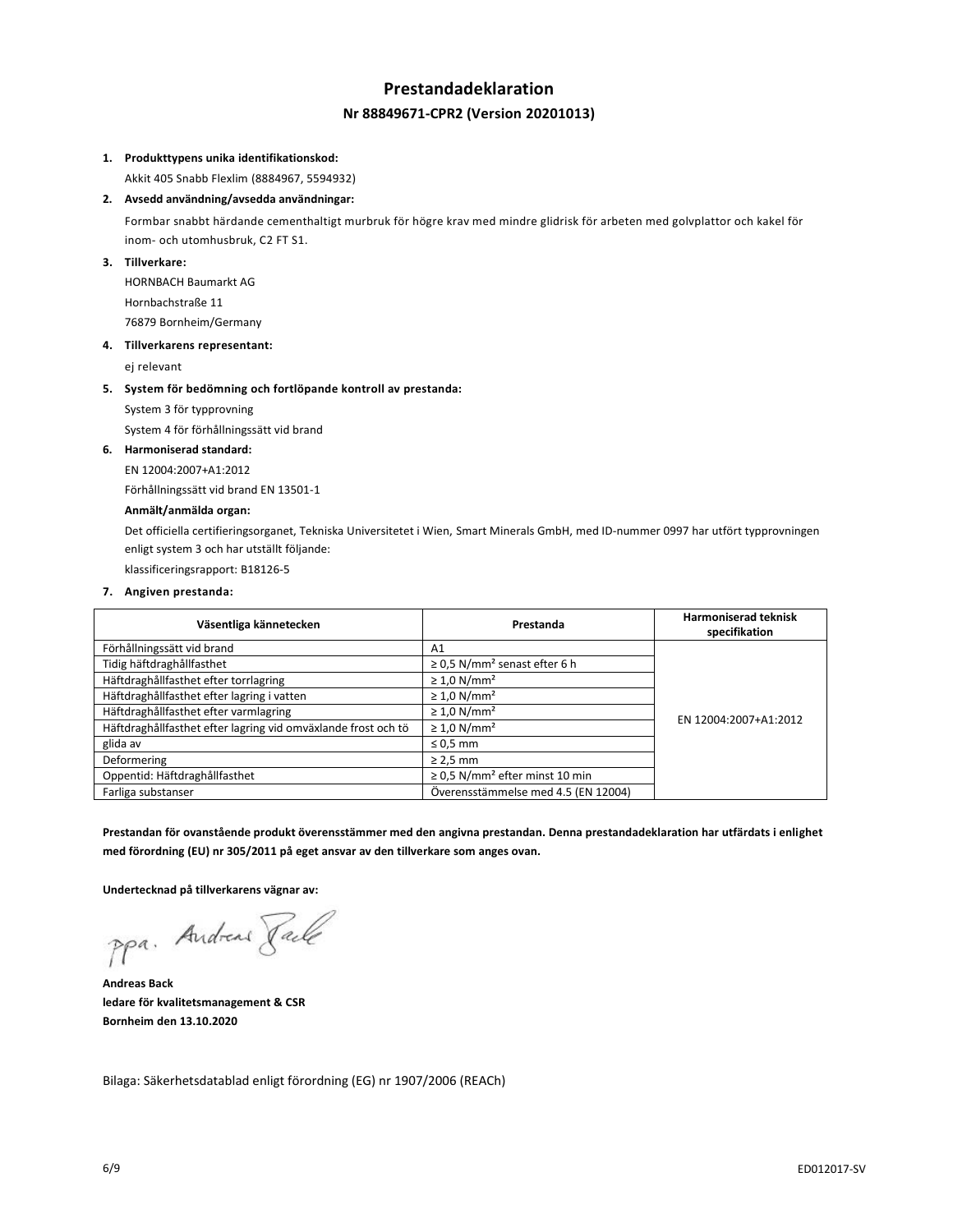# **Prohlášení o Vlastnostech č. 88849671-CPR2 (Verze 20201013)**

# **1. Jedinečný identifikační kód typu výrobku:**

Akkit 405 Lepicí malta Flex rychlá (8884967, 5594932)

# **2. Zamýšlené/zamýšlená použití:**

Flexibilní rychletvrdnoucí malta s obsahem cementu pro zvýšené požadavky se sníženým skluzem pro práce s obklady a deskami ve vnitřních i venkovních prostorách, C2 FT S1.

# **3. Výrobce:**

HORNBACH Baumarkt AG Hornbachstraße 11 76879 Bornheim/Germany

# **4. Zplnomocněný zástupce:**

irelevantní

#### **5. Systém/systémy POSV:**

Systém 3 pro typovou zkoušku

Systém 4 pro požární vlastnosti

# **6. Harmonizovaná norma:**

EN 12004:2007+A1:2012

Požární vlastnosti EN 13501-1

# **Oznámený subjekt/oznámené subjekty:**

Notifikované místo, Technická univerzita Vídeň, Smart Minerals GmbH, s identifikačním číslem 0997 provedlo typovou zkoušku podle systému 3 a vystavilo následující:

klasifikační zpráva: B18126-5

# **7. Deklarovaná vlastnost/Deklarované vlastnosti:**

| Podstatné vlastnosti                                  | Výkon                                          | Harmonizovaná technická specifikace |
|-------------------------------------------------------|------------------------------------------------|-------------------------------------|
| Požární vlastnosti                                    | A1                                             |                                     |
| Přídržnost v čerstvém stavu                           | $\geq$ 0,5 N/mm <sup>2</sup> po nejpozději 6 h |                                     |
| Přídržnost po skladování v suchu                      | $\geq 1.0$ N/mm <sup>2</sup>                   |                                     |
| Přídržnost po skladování ve vodě                      | $\geq 1.0$ N/mm <sup>2</sup>                   |                                     |
| Přídržnost po skladování v teple                      | $\geq 1.0$ N/mm <sup>2</sup>                   | EN 12004:2007+A1:2012               |
| Přídržnost po skladování se zmrazováním/rozmrazováním | $\geq 1.0$ N/mm <sup>2</sup>                   |                                     |
| Sesouvání                                             | $\leq 0.5$ mm                                  |                                     |
| Deformace                                             | $\geq$ 2,5 mm                                  |                                     |
| Doba zpracovatelnosti: Přídržnost                     | $\geq$ 0.5 N/mm <sup>2</sup> po min. 10 min.   |                                     |
| Nebezpečné látky                                      | Shoda s 4.5 (EN 12004)                         |                                     |

**Vlastnosti výše uvedeného výrobku jsou ve shodě se souborem deklarovaných vlastností. Toto prohlášení o vlastnostech se v souladu s nařízením (EU) č. 305/2011 vydává na výhradní odpovědnost výrobce uvedeného výše.**

**Podepsáno za výrobce a jeho jménem:**

ppa. Andreas Face

**Andreas Back vedoucí oddělení kvality & CSR V Bornheim dne 13.10.2020**

Příloha: Bezpečnostní datový list podle vyhlášky (ES) č. 1907/2006 (REACh)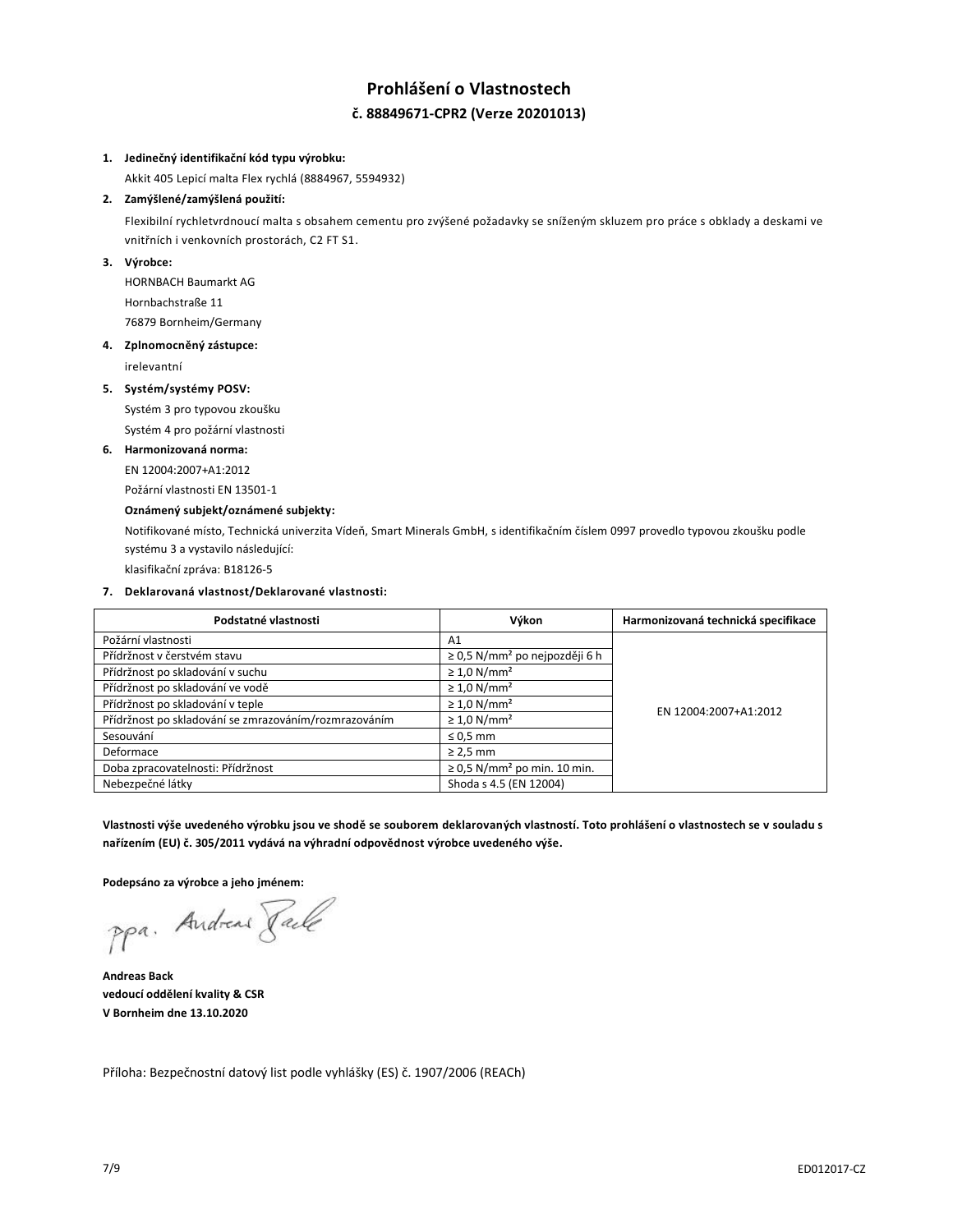# **Vyhlásenie o Parametroch č. 88849671-CPR2 (Verzia 20201013)**

# **1. Jedinečný identifikačný kód typu výrobku:**

Akkit 405 Rýchla lepiaca malta (8884967, 5594932)

# **2. Zamýšľané použitie/použitia:**

Tvarovateľná rýchlo tvrdnúca malta s obsahom cementu pre zvýšené požiadavky so znížením šmýkaním na činnosti s dlaždicami a obkladačkami v interiéri a exteriéri, C2 FT S1.

#### **3. Výrobca:**

HORNBACH Baumarkt AG Hornbachstraße 11 76879 Bornheim/Germany

#### **4. Splnomocnený zástupca:**

irelevantný

#### **5. Systém(-y) posudzovania a overovania nemennosti parametrov:**

Systém 3 na skúšku typu

Systém 4 pre správanie sa pri požiari

#### **6. Harmonizovaná norma:**

EN 12004:2007+A1:2012

Správanie sa pri požiari EN 13501-1

# **Notifikovaný(-é) subjekt(-y):**

Notifikačné miesto, Technická univerzita Viedeň, Smart Minerals GmbH, s identifikačným číslom 0997 skúšku typu podľa systému 3 a vydalo nasledovné:

klasifikačná správa: B18126-5

#### **7. Deklarované parametre:**

| Podstatné znaky                                      | Výkon                                         | Harmonizované technické<br>špecifikácie |
|------------------------------------------------------|-----------------------------------------------|-----------------------------------------|
| Správanie sa pri požiari                             | A1                                            |                                         |
| Skorá odolnosť proti priľnutiu                       | $\geq$ 0,5 N/mm <sup>2</sup> po najneskôr 6 h |                                         |
| Priľnavosť vrstiev po uskladnení na suchom mieste    | $\geq 1.0$ N/mm <sup>2</sup>                  |                                         |
| Priľnavosť vrstiev po uskladnení vo vode             | $\geq 1.0$ N/mm <sup>2</sup>                  |                                         |
| Priľnavosť vrstiev po uskladnení v teple             | $\geq 1.0$ N/mm <sup>2</sup>                  | EN 12004:2007+A1:2012                   |
| Priľnavosť vrstiev po uskladnení pri zmene mráz/rosa | $\geq 1.0$ N/mm <sup>2</sup>                  |                                         |
| Sklznutie                                            | $\leq 0.5$ mm                                 |                                         |
| Deformácia                                           | $\geq$ 2,5 mm                                 |                                         |
| Otvorená doba: Priľnavosť vrstiev                    | $\geq$ 0.5 N/mm <sup>2</sup> po min. 10 min   |                                         |
| Nebezpečné látky                                     | Zhoda so 4.5 (EN 12004)                       |                                         |

**Uvedené parametre výrobku sú v zhode so súborom deklarovaných parametrov. Toto vyhlásenie o parametroch sa v súlade s nariadením (EU) č. 305/2011 vydáva na výhradnú zodpovednosť uvedeného výrobcu.**

**Podpísal(-a) za a v mene výrobcu:**

ppa. Andreas Taile

**Andreas Back vedúci manažmentu kvality & CSR V Bornheim dňa 13.10.2020**

Príloha: Bezpečnostný dátový list podľa vyhlášky (EÚ) č. 1907/2006 (REACh)